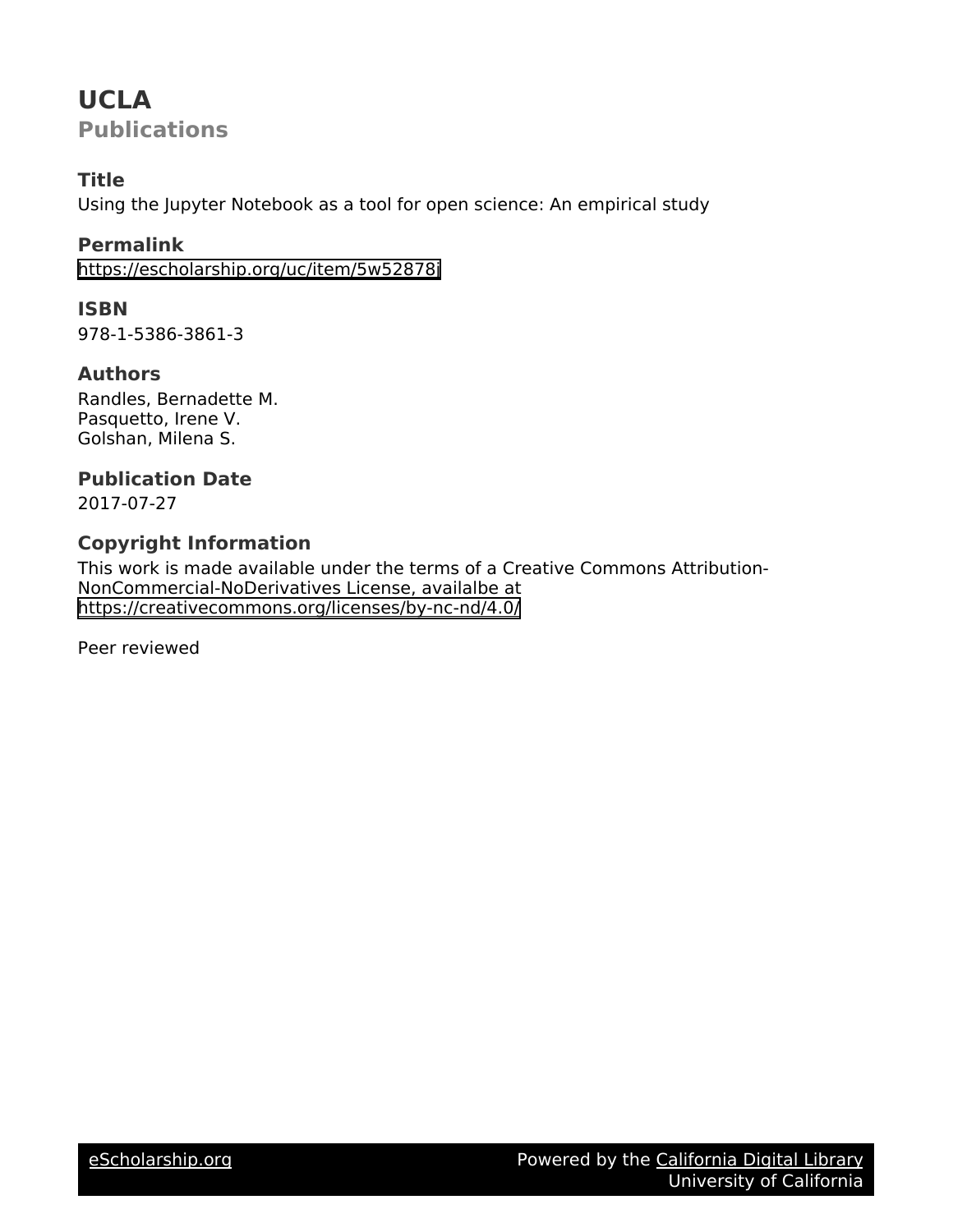# **Using the Jupyter Notebook as a Tool for Open Science: An Empirical Study**

Bernadette M. Randles Department of Information Studies University of California, Los Angeles USA

Milena S. Golshan Department of Information Studies University of California, Los Angeles USA

*As scientific work becomes more computational and dataintensive, research processes and results become more difficult to interpret and reproduce. In this poster, we show how the Jupyter notebook, a tool originally designed as a free version of Mathematica notebooks, has evolved to become a robust tool for scientists to share code, associated computation, and documentation.*

*Keywords— Jupyter notebooks, open science, open data, data sharing and reuse, reproducibility*

### I. INTRODUCTION AND BACKGROUND

The Jupyter notebook is an open-source, browser-based tool functioning as a virtual lab notebook to support workflows, code, data, and visualizations detailing the research process. It is machine and human-readable, which facilitates interoperability and scholarly communication. These notebooks can live in online repositories and provide connections to research objects such as datasets, code, methods documents, workflows, and publications that reside elsewhere. Jupyter notebooks are one means to make science more open. Their relevance to the JCDL community lies in their interaction with multiple components of digital library infrastructure such as digital identifiers, persistence mechanisms, version control, datasets, documentation, software, and publications. Our poster examines how Jupyter notebooks embody the FAIR (Findable, Accessible, Interoperable, Reusable) principles for digital objects and assess their utility as viable tools for scholarly communication [11].

In our preliminary work, we investigated how scientists have begun to cite Jupyter notebooks in their published papers in astronomy and related fields. The study is based in astronomy because it is a field that has made great progress toward open science. In recent years, the ability to interpret findings has come to depend on access to data and to the procedures on which research is based. The desire to inspect data is among the drivers for requiring researchers to share data at the time of paper publication. Funding agencies and journals alike commonly require data release as a condition for funding or publication. Other arguments for data sharing include

Irene V. Pasquetto Department of Information Studies University of California, Los Angeles USA

Christine L. Borgman Department of Information Studies University of California, Los Angeles USA

reproducibility, reuse, and transparency of research processes [3,4]. However, sharing data alone is rarely sufficient to interpret findings that result from complex computational processes. Also necessary is access to the software that generated data, research workflows, instrumentation details, laboratory notebooks (digital or otherwise), and other documentation that constitutes the "recipe" for how the research was accomplished. Jupyter notebooks are growing in popularity as a tool to integrate these resources and to provide access to them.

The FAIR principles are a promising new development to operationalize the notion of open science. FAIR combines open access to data, software, and other components of the research process by encompassing all "research objects" associated with a research project or paper. The idea of a "research object" or "scholarly research object" emerged from discussions of scholarly communication, research tools, and knowledge infrastructures to address eScience and other changes in the nature of scholarly communication [1,2,5]. As implemented in the FAIR principles, a research object can be either the entirety of the set of data and tools involved in an act of scientific discovery or a subset of a larger set of research objects. Reusability is a nebulous term, containing within it the concepts of reproducibility and replicability. For this poster, we use Peng's definitions of *computational reproducibility* as the availability of the data and code used in the computation and *replicability* as the ability to obtain the same results on data collected independently [8].

### II. METHODS

Drawing a complete list of all mentions of Jupyter notebooks in the Astrophysics Data System, we identified 91 relevant publications. The Astrophysics Data System, developed by NASA, is a comprehensive catalog of papers in astronomy and physics. Each paper (article, report, or preprint) that mentioned a Jupyter notebook was coded for how the uses contributed to open science. We coded for mentions, citations, or other explicit linkages to specific Jupyter notebooks and to research objects such as datasets, code, and publications.